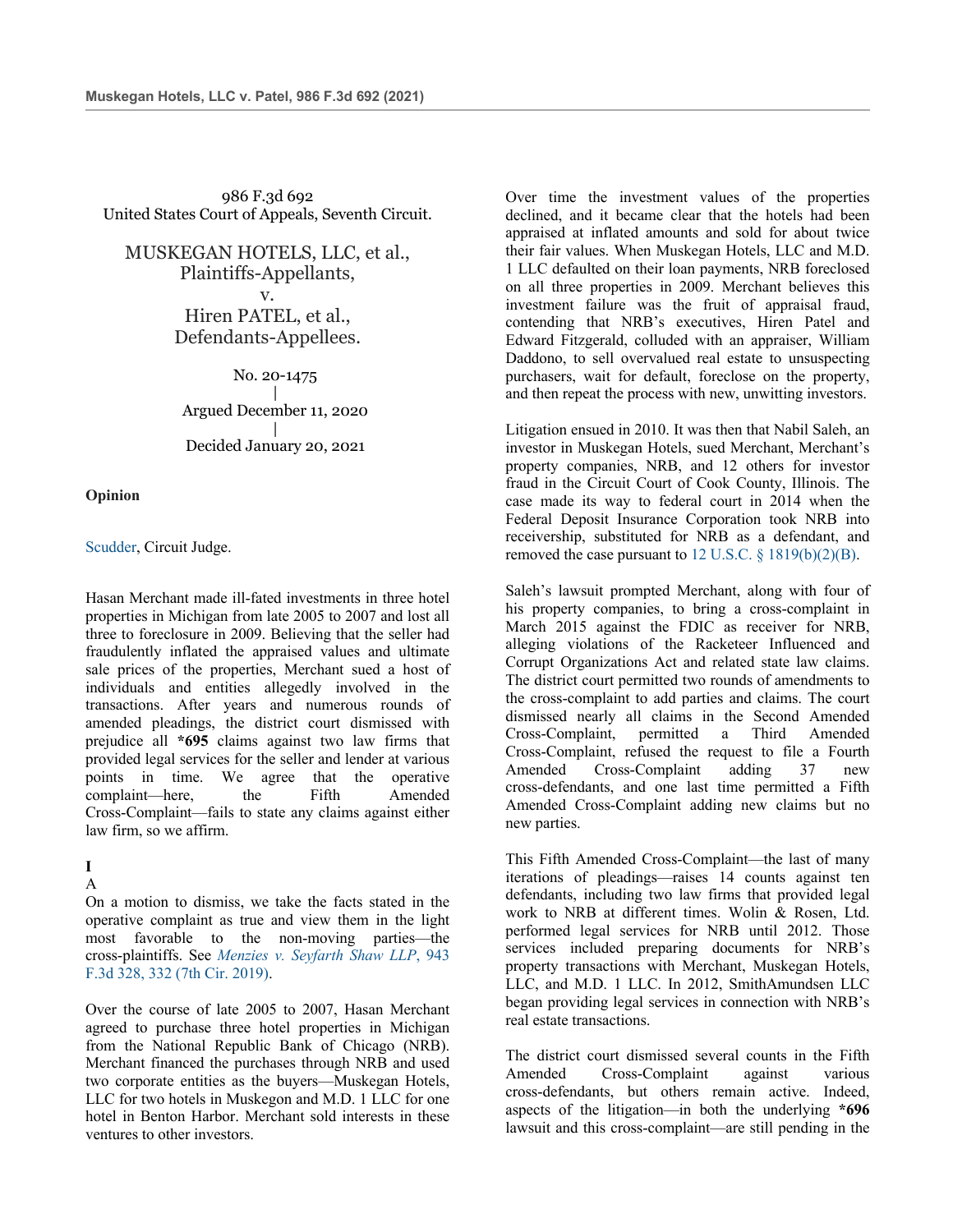district court. Before us in this appeal is one narrow portion of this sprawling litigation—the dismissal of all claims against Wolin & Rosen and SmithAmundsen.

### B

The Fifth Amended Cross-Complaint advanced three civil RICO counts and several related theories of recovery under state law, lumping the law firms together with all other cross-defendants. The district court dismissed all claims against the two firms with prejudice as part of a broader ruling on the cross-defendants' motions to dismiss pursuant to Federal Rule of Civil Procedure  $12(b)(6)$ .

Beginning with the state law claims, the district court reasoned that Illinois's statute of repose for actions arising out of legal work barred the state law claims against Wolin & Rosen as untimely. In so holding, the district court added that the cross-complaint's bare allegation of fraudulent concealment was inadequate to toll the time for filing suit.

As for the claims against SmithAmundsen, the district court identified a fatal pleading deficiency. The cross-complaint, in the court's view, lacked any well-pleaded allegations connecting SmithAmundsen's conduct either to Hasan Merchant's purchase of hotels or to Patel and Fitzgerald's alleged fraud scheme. The court therefore dismissed all state law claims (in all counts) against SmithAmundsen.

What remained against both Wolin & Rosen and SmithAmundsen were three civil RICO counts: two alleged violations of 18 U.S.C. § 1962(c) for financial institution fraud and collection of unlawful debt, and one alleged violation of 18 U.S.C. § 1962(a) for investing the proceeds of such fraud. As to the former two counts, the district court read the cross-complaint as failing to allege that Wolin & Rosen was anything more than a paid services provider for NRB, or that SmithAmundsen performed anything other than routine legal work for NRB. The cross-complaint, the court concluded, failed to allege that either law firm conducted or participated in the activities of a RICO enterprise and therefore neither firm could be liable under § 1962(c).

The latter claim—the alleged violation of  $\S$  1962(a) based on the investment of proceeds from either a pattern of racketeering or collection of unlawful debt—likewise failed on the pleadings. For one, the court concluded the cross-complaint lacked allegations about any collection of unlawful debt. As for a pattern of racketeering, the only predicate acts of racketeering pleaded with sufficient particularity, the court determined, were Patel and Fitzgerald's mailings of false appraisals to Merchant, Muskegan Hotels, LLC, and M.D. 1 LLC. But those acts alone, the district court reasoned, were too few in number, too short in duration, and too narrow in scope to constitute a pattern of racketeering activity. This same pleading failure, the court continued, doomed any claim of a RICO conspiracy under § 1962(d) because demonstrating a conspiracy required showing an agreement to participate in an enterprise through a pattern of racketeering activity, and no such pattern was pleaded here.

After the court dismissed all claims against the law firms, Merchant and the other cross-plaintiffs filed a motion for reconsideration pursuant to Rule 54(b), which the court denied. The court's earlier order on the Rule 12(b)(6) motions dismissed some, but not all, cross-defendants, so the court exercised the discretion conferred by Rule 54(b) and entered final judgment in favor of both law firms. See FED. R. CIV. P. 54(b) (authorizing a court **\*697** to direct entry of a final judgment as to one or more, but fewer than all, claims or parties if the court determines there is no just reason for delay).

The cross-plaintiffs now appeal and, as a result of the separate Rule 54(b) judgment, we have jurisdiction under 28 U.S.C. § 1291 to review the dismissal of claims against the law firms notwithstanding that some cross-claims against other cross-defendants remain pending in the district court. See *Peerless Network, Inc. v. MCI Commc'ns Servs., Inc.*, 917 F.3d 538, 543 (7th Cir. 2019) (citing *VDF FutureCeuticals, Inc. v. Stiefel Labs., Inc.*, 792 F.3d 842, 845 (7th Cir. 2015)) ("A final judgment entered under Rule 54(b) is immediately appealable though the rest of the case remains pending in the district court.").

# **II**

# A

Having taken our own fresh look at the allegations in the Fifth Amended Cross-Complaint, we find that the district court was right to conclude that all claims against Wolin & Rosen and SmithAmundsen fail on the pleadings.

We begin with the ten counts under state law against Wolin & Rosen, all of which are untimely under Illinois's statute of repose. Illinois law provides that any action against a law firm arising out of the performance of professional services may not commence more than six years after the act or omission at issue. See 735 ILCS  $5/13-214.3(b)$ –(c). The last of Wolin & Rosen's legal work on the property transactions featured in the Fifth Amended Cross-Complaint took place in June 2007, when a partner at the firm prepared a loan modification agreement with allegedly inflated principal amounts for the two hotels in Muskegon and sent it to NRB. That legal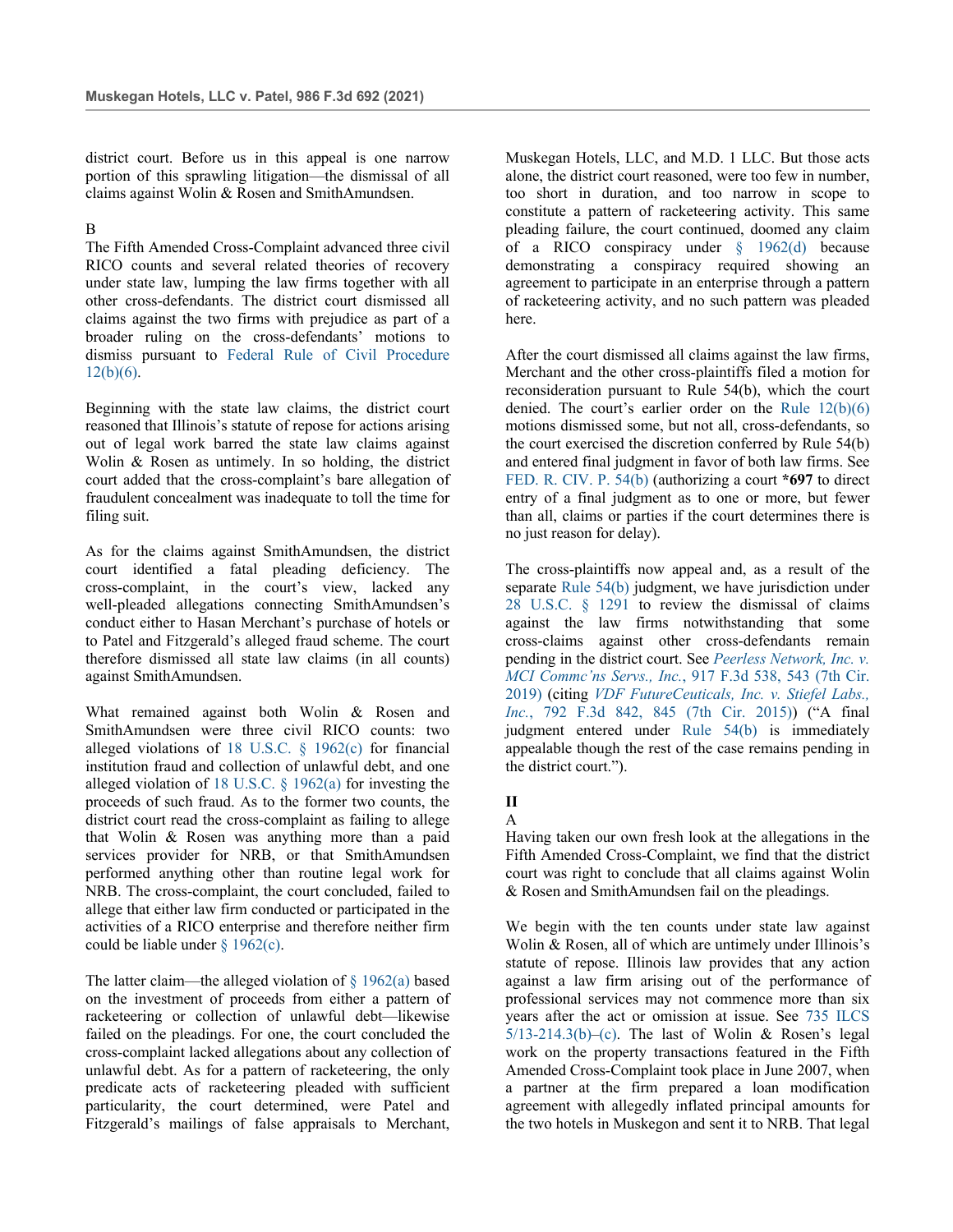assistance extended at the very latest to the final closing on the Muskegon hotels in July 2007. Yet the cross-plaintiffs waited more than eight years—until the First Amended Cross-Complaint in November 2015—to file any claims against Wolin & Rosen.

The arguments the cross-plaintiffs make to avoid the statute of repose miss the mark. The cross-complaint contains no allegations that any cross-defendant fraudulently concealed the existence of a cause of action against the law firms. See *Logan v. Wilkins*, 644 F.3d 577, 582 (7th Cir. 2011) ("[I]f the facts pleaded in the complaint establish that a claim is time barred, as they do here, a bare allegation of fraudulent concealment, without more, will not save the claim."); see also *DeLuna v. Burciaga*, 223 Ill.2d 49, 306 Ill.Dec. 136, 857 N.E.2d 229, 240–43 (2006) (recognizing that fraudulent concealment can, pursuant to 735 ILCS 5/13-215, toll Illinois's statute of repose when a defendant conceals the existence of a cause of action from the plaintiff's knowledge); *Gredell v. Wyeth Labs., Inc.*, 346 Ill.App.3d 51, 281 Ill.Dec. 137, 803 N.E.2d 541, 548 (2004) (describing requirements for proving fraudulent concealment).

Nor does any aspect of the Bankruptcy Code toll the statute of repose for Merchant's claims. The assertion that Merchant filed a bankruptcy petition in 2004 is irrelevant to any state claims that he might have affirmatively brought against Wolin & Rosen. What is more, the cross-plaintiffs waived this argument by raising it for the first time in a motion to reconsider in the district court. See *Brooks v. City of Chicago*, 564 F.3d 830, 833 (7th Cir. 2009).

We have no trouble concluding that all state law claims against Wolin & Rosen are untimely.

### **\*698** B

The state law claims against SmithAmundsen fare no better. Indeed, on appeal, the cross-plaintiffs altogether fail to address the claims against SmithAmundsen and have therefore forfeited any argument for reversal. See *Hackett v. City of South Bend*, 956 F.3d 504, 510 (7th Cir. 2020). Even if they had pursued these claims, the cross-complaint acknowledges that SmithAmundsen first entered the scene in 2012 when it began performing legal work for NRB. Put another way, the cross-complaint effectively admits that SmithAmundsen played no role in NRB's alleged fraud perpetrated against Hasan Merchant from 2005 to 2007. So the district court was correct to dismiss all state law counts against SmithAmundsen.

**III** A

We turn next to the cross-plaintiffs' three civil RICO claims. As these claims arise under federal law, Illinois's statute of repose does not apply, but the cross-plaintiffs nevertheless failed to state a RICO claim against either law firm.

In addition to imposing criminal liability, the RICO statute creates a civil cause of action with treble damages for individuals injured by those who engage in racketeering activity prohibited by 18 U.S.C. § 1962. See 18 U.S.C. § 1964(c). Where, as here, the alleged predicate acts of racketeering involve fraud, the complaint must describe the "who, what, when, where, and how" of the fraudulent activity to meet the heightened pleading standard demanded by Rule 9(b). *Menzies*, 943 F.3d at 338; see *Roppo v. Travelers Com. Ins. Co.*, 869 F.3d 568, 587 n.56 (7th Cir. 2017). The Fifth Amended Cross-Complaint grounds the RICO claims in two different provisions of the statute: § 1962(c), which prohibits conducting an enterprise's affairs through a pattern of racketeering activity or collection of unlawful debt, and  $\S$  1962(a), which prohibits the investment of proceeds from such racketeering activity. See 18 U.S.C. §  $1962(a)$ , (c).

To state a claim under  $\S$  1962(c), the complaint must allege that the law firms engaged in the (1) conduct (2) of an enterprise (3) through a pattern of racketeering activity or collection of unlawful debt. See *Salinas v. United States*, 522 U.S. 52, 62, 118 S.Ct. 469, 139 L.Ed.2d 352 (1997). The first element demands proof that a defendant "conduct[ed] or participate[d] ... in the conduct of [the] enterprise's affairs." 18 U.S.C. § 1962(c). In *Reves v. Ernst & Young*, the Supreme Court explained that this element requires showing that a defendant "participate[d] in the operation or management of the enterprise itself." 507 U.S. 170, 185, 113 S.Ct. 1163, 122 L.Ed.2d 525 (1993).

This operation-or-management requirement does not necessarily limit the scope of liability to an enterprise's upper management. Lower-rung participants and even third-party outsiders can be liable, provided they play a part in operating or managing the enterprise. See *id.* at 184–85, 113 S.Ct. 1163; see also *United States v. Shamah*, 624 F.3d 449, 455 (7th Cir. 2010) (concluding that a street police officer was a lower-rung "operator" of the charged RICO enterprise); *MCM Partners, Inc. v. Andrews-Bartlett & Assocs., Inc.*, 62 F.3d 967, 979 (7th Cir. 1995) (determining that the complaint sufficiently pleaded that two contractors were lower-rung participants in a RICO enterprise).

But the law is equally clear that the operation-or-management requirement is not met through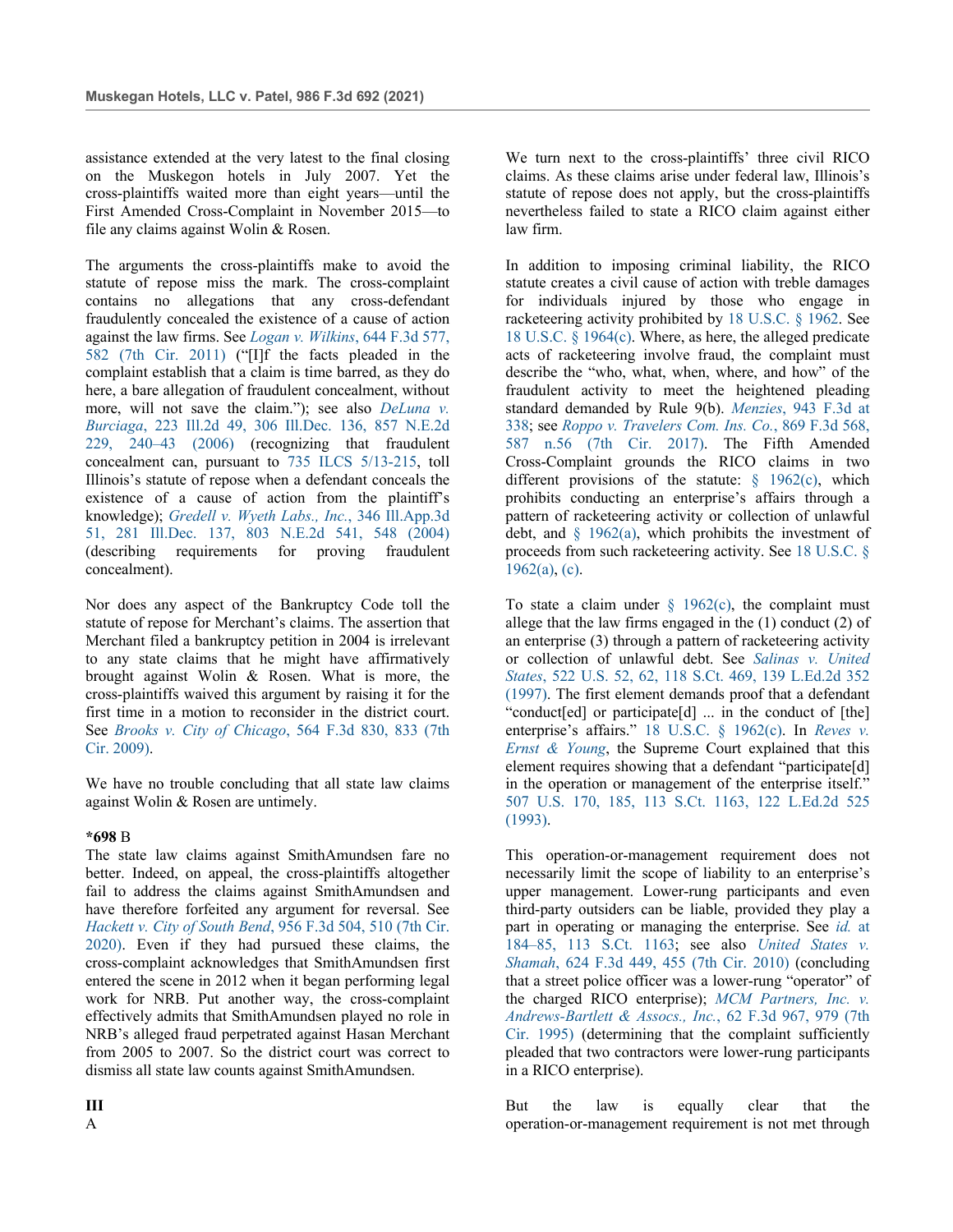the mere provision of professional services to the alleged racketeering enterprise. See **\*699** *Crichton v. Golden Rule Ins. Co.*, 576 F.3d 392, 399 (7th Cir. 2009); see also *Goren v. New Vision Int'l, Inc.*, 156 F.3d 721, 728 (7th Cir. 1998) ("Indeed, simply performing services for an enterprise, even with knowledge of the enterprise's illicit nature, is not enough to subject an individual to RICO liability under  $\S$  1962(c) ...."). A complaint that does no more than allege that a law firm performed legal work for an enterprise fails to state a violation of  $\S$  1962(c). See *Slaney v. Int'l Amateur Athletic Fed'n*, 244 F.3d 580, 598 (7th Cir. 2001) (concluding and explaining generally that a complaint advancing a claim under  $\S$  1962(c) is legally deficient where it lacks allegations that the defendant managed or exerted any control over the enterprise itself).

This principle likewise applies to a claim alleging a RICO conspiracy in violation of  $\S$  1962(d). Allegations that a law firm provided legal representation to an enterprise do not, without more, suffice to state a RICO conspiracy. See *Domanus v. Locke Lord LLP*, 847 F.3d 469, 481–82 (7th Cir. 2017) (describing elements of a RICO conspiracy claim and a law firm's potential liability). The complaint needs to go further and allege that the firm, with knowledge of a conspiracy to violate the RICO statute, agreed to conduct or participate in the affairs of an enterprise through a pattern of racketeering and agreed to the commission of two predicate acts of racketeering. See *id.* at 479, 481–82 (discussing in detail the requisite elements of a RICO conspiracy claim); see also *DeGuelle v. Camilli*, 664 F.3d 192, 204 (7th Cir. 2011).

Recall that the cross-plaintiffs also allege a violation of  $\delta$ 1962(a). That provision requires proof that a defendant received income from a pattern of racketeering activity, used or invested that income in the operation of an enterprise, and caused the injury complained of through the use or investment of racketeering income. See *Rao v. BP Prods. N. Am., Inc.*, 589 F.3d 389, 398 (7th Cir. 2009). When the pattern of racketeering activity element is supported by allegations of fraud, those facts must be pleaded with the particularity required by Rule 9(b). See *Lachmund v. ADM Inv. Servs., Inc.*, 191 F.3d 777, 784–85 (7th Cir. 1999).

### B

The Fifth Amended Cross-Complaint alleges that NRB itself was a racketeering enterprise and spends over 170 paragraphs detailing alleged RICO violations. But none comes close to adequately pleading that Wolin & Rosen played a part in operating or managing NRB, conspired to commit a RICO violation, or invested income from a pattern of racketeering.

Read holistically and examined for necessary

particularity, the cross-complaint reveals that Hiren Patel and Edward Fitzgerald, as CEO and President of NRB, ran the bank's operations and managed its real estate dealings. As for Wolin & Rosen's involvement, the cross-complaint at most describes that the firm's attorneys prepared promissory notes, closing documents, and loan modification agreements for the three Michigan hotel transactions, and then provided this work product to its client, NRB. Our cases make clear that a law firm's provision of legal services for a client—even with knowledge of the client's unlawful activities—does not alone demonstrate operation or management of a racketeering enterprise. See *Crichton*, 576 F.3d at 399 ("The [RICO] statute does not penalize tangential involvement in an enterprise," and "[a]llegations that a defendant had a business relationship with the putative RICO enterprise or that a defendant performed services for that enterprise do not suffice."); **\*700** *Goren*, 156 F.3d at 728 n.4 (collecting cases reinforcing the same point).

Absent particular allegations that Wolin & Rosen participated in the operation or management of NRB itself, the firm cannot be held liable under  $\S$  1962(c). See *Reves*, 507 U.S. at 185, 113 S.Ct. 1163. Conclusory allegations to the contrary—that Wolin & Rosen participated in the enterprise, schemed to induce cross-plaintiffs to buy overvalued property, or contributed in some way to the conception of the fraud scheme—will not do. It is these shortcomings that defeat the  $\S$  1962(c) claims against Wolin & Rosen.

The claim that Wolin & Rosen conspired to commit a RICO offense fails for much the same reason. The Fifth Amended Cross-Complaint states in a conclusory manner that Wolin & Rosen knew that NRB was engaged in a fraudulent appraisal and loan scheme and agreed to participate in this conspiracy. But the cross-complaint provides no details about the content of any agreement, when and where any agreement arose, or what acts of racketeering were agreed upon. Adequately pleading a RICO conspiracy also demands allegations that a defendant agreed to participate in the affairs of an enterprise—here, NRB—and no non-conclusory allegations establish such an agreement by Wolin & Rosen. See *Domanus*, 847 F.3d at 481.

The cross-complaint further fails to plead that Wolin & Rosen received and invested proceeds from a pattern of racketeering activity. It alleges that Wolin & Rosen received a \$2,000 fee payment per real estate transaction on the Michigan properties, but there is no assertion the law firm did anything to reinvest that income in NRB as the alleged racketeering enterprise.

In the end, the Fifth Amended Cross-Complaint does little